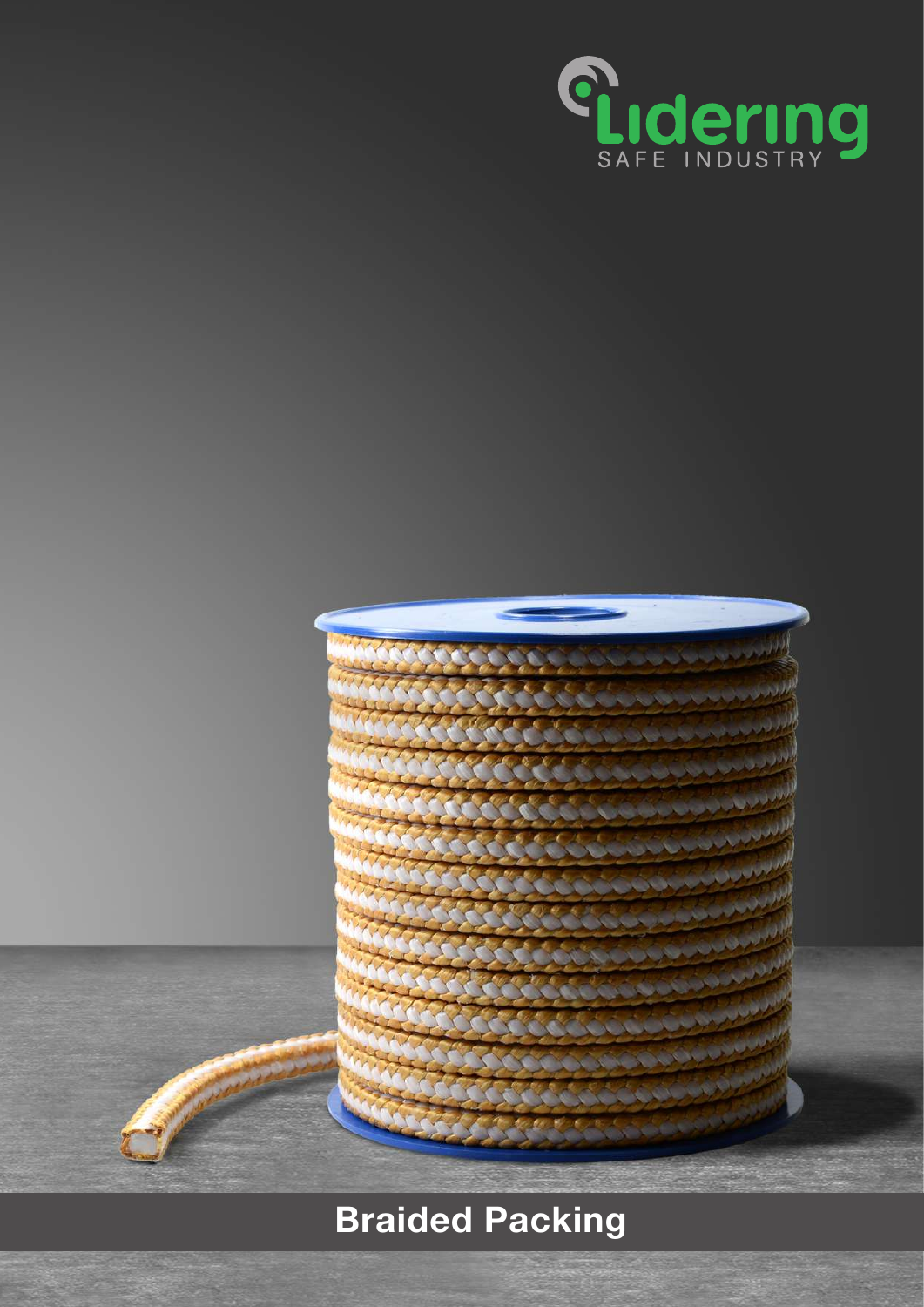### **Introduction**

Braided packing is used to provide hermetic conditions during rotary, alternate or helicoidal movement. Its functional or hermetic principle is achieved by the interference provided by external tightening.

Our braided packing comes in spools in a variety of lengths. The weight of these spools depends on their section, length and the material used.

This catalogue contains a selection of the most commonly used materials that can be supplied, depending on the working conditions and applications.

### **Assembly**

In order to use the braided packing in applications where it is necessary, cutting and ring conformation should be carried out by hand.

A cutting pattern can be used or the packing can be rolled around the shaft and the rings cut. A 45º bevel cut is recommended.

The rings should be introduced into the stuffing box one by one with the phased cuts placed at 90º to each other and tightened with the clamp of the stuffing box by hand. It should be run with constant leaks for approximately 10 minutes and then tightened until the leak is acceptable (10 to 20 drops per minute).

It is essential that the leak takes the form of drops to ensure that the rings do not overheat.

In packing for pumps, proper tightening can be considered as 0.5 – 1.5 N/cm2. Minimum tightening for valves is 5 N/cm<sup>2</sup>.





## **Selection**

The following should be known in order to choose the adequate type of braided packing:

- Fluid (liquid or gas).
- $\bullet$  pH.
- Temperature.
- Pressure.
- Type of movement.
- Speed.
- Ø the shaft and its housing.

It is essential to take each of these items into consideration to select the ideal type of packing.

## Surface finishes, Housing

For the braided packing to work properly, it is necesary for it to be used in housings with specific finishes; otherwise, it will wear quickly.

 $Rt = 1$  a 2.5 micra

- Centrifuge pump shafts
- Spindles
- Sleeves
- Stuffing box  $Rt = 16$  micra  $(\emptyset$  ext.)

Shaft hardness should be 50 Rockwell C,as a minimum.



Housing tolerances (mm) and finish tolerances.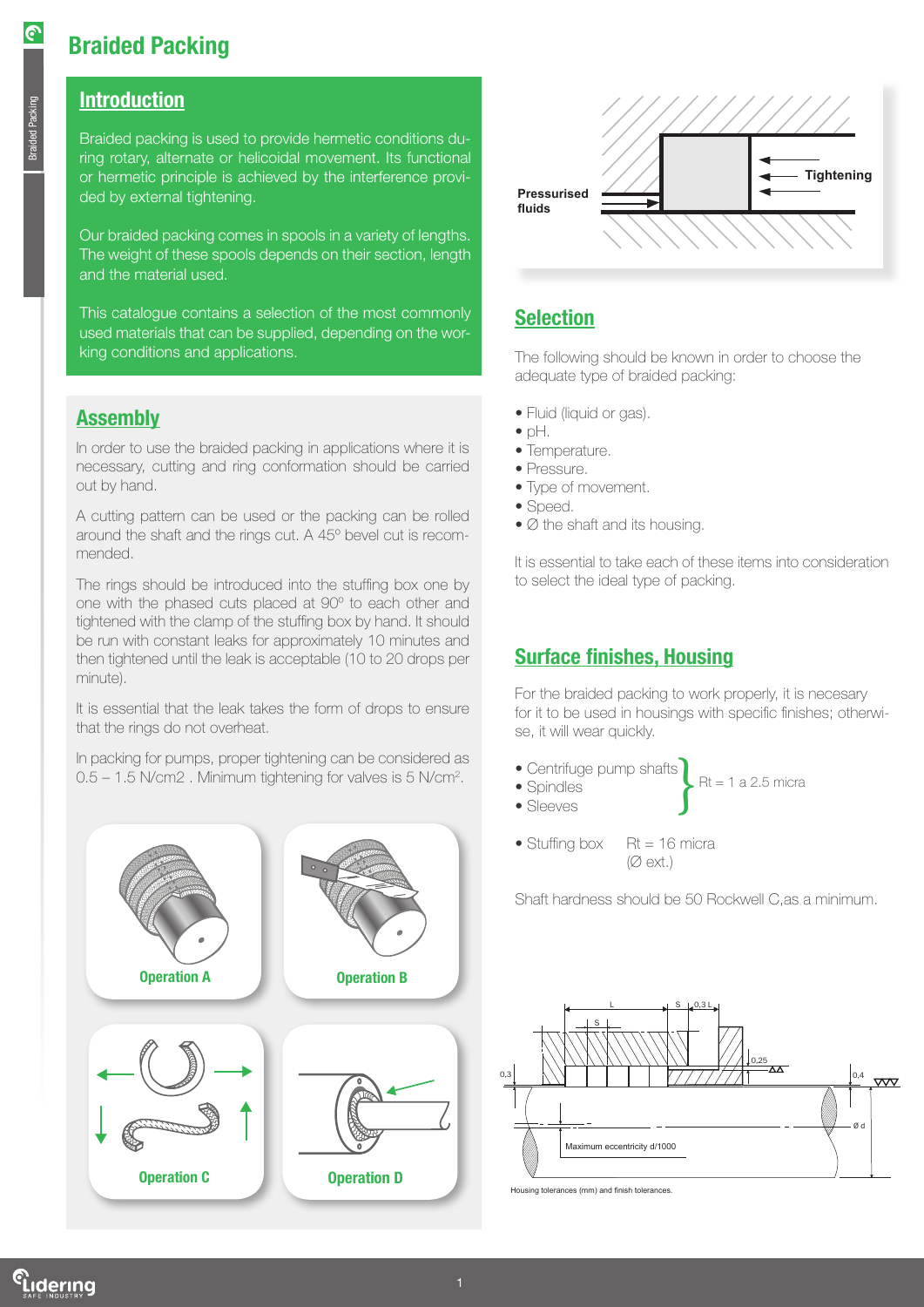### Graphite base packing



### CL20000

Braided packing with carbon fibres and a lubricant finish to improve the packing friction properties.

| P bar | $V$ m/s | pH          | т°С          |
|-------|---------|-------------|--------------|
|       |         |             |              |
| 200   |         |             |              |
| 20    |         | $0 \div 14$ | $-100/+650*$ |
| 40    | 25      |             |              |

\* With weak oxidants and hot air.

#### APPLICATIONS

Pumps and agitators with high temperatures. Steam facilities Very good chemical resistance and high thermal conductivity.

### Expanded mineral graphite base



### GR 3030

Braided self-lubricating packing with high purity expanded graphite fibers and corrosion inhibitors.



#### APPLICATIONS

Applications in general, where there is high temperature. Resistant to marine environments.



### GR 3080

Packing made from expanded graphite fibres reinforced with metal filaments and corrosion inhibitors.

|     | P bar           | $V$ m/s | pH          | $T^{\circ}C$ |
|-----|-----------------|---------|-------------|--------------|
|     |                 |         |             |              |
| ē   | 300             |         |             |              |
| IT. | $=$ $-$         | $- -$   | $0 \div 14$ | $-100/ +650$ |
| 化   | $- -$           | $- -$   |             |              |
|     | ADDI IO ATIONIC |         |             |              |

#### APPLICATIONS

For valves that must operate at high pressures and temperatures. Excellent resistance in marine environments and in industrial applications in general.

### Synthetic fibre base for general



### FA 2480

Diagonally braided packing with acrylic fibre lubricated with PTFE and graphite lubricants

|   | P bar | $V$ m/s | pH          | $T^{\circ}C$ |
|---|-------|---------|-------------|--------------|
|   |       |         |             |              |
| 產 | 60    |         |             |              |
|   | 40    |         | $4 \div 10$ | $-50/+250$   |
| Æ | 20    |         |             |              |

#### APPLICATIONS

Centrifugal pumps, alternatives, valves, agitators and unsafe applications.

Movement<br>Alternative

GLOSTER-PACK

GLOSTER-PACK

GLOSTER-PACK

Braided Packing

GLOSTER-PACK

 $\mathbf{E}$  Valves  $\mathbb{R}$  Moven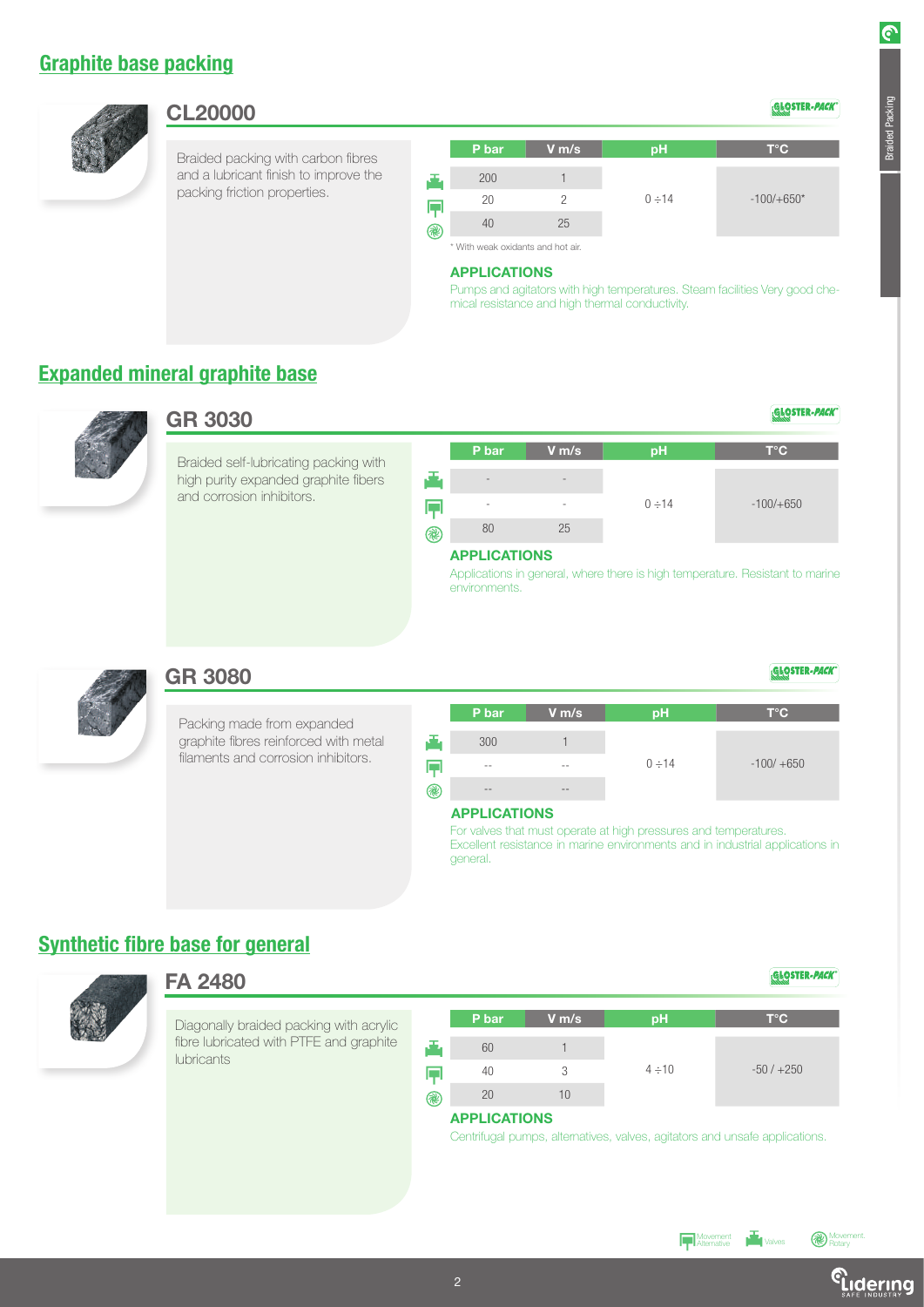GLOSTER-PACK

GLOSTER-PACK



### FA 2490

Diagonally braided packing with acrylic fibre lubricated with PTFE .

|                | P bar               | $V$ m/s | pH          | $T^{\circ}C$  |
|----------------|---------------------|---------|-------------|---------------|
| -35            | 100                 | 1,5     |             |               |
|                | 80                  |         | $2 \div 12$ | $-100/ + 250$ |
| $^{\circledR}$ | 50                  | 15      |             |               |
|                | <b>APPLICATIONS</b> |         |             |               |

#### APPLICATIONS

Centrifugal pumps, alternatives, valves, agitators and unsafe applications.

![](_page_3_Picture_8.jpeg)

### FR 2470

Braided packing with ramie threads impregnated with lubricating PTFE.

|                | P bar                         | $V$ m/s | pH          | T°C.       |
|----------------|-------------------------------|---------|-------------|------------|
| 產              | 60                            |         |             |            |
|                | 40                            |         | $4 \div 10$ | $-50/+250$ |
| $^{\circledR}$ | 20                            | 10      |             |            |
|                | <b>A POINT TAN A PROGRAMM</b> |         |             |            |

#### APPLICATIONS

Centrifugal pumps, alternatives, valves, agitators and unsafe applications.

![](_page_3_Picture_14.jpeg)

### FK 6200

Braided diagonal gasket with phenolic fibers, lubricated with graphite dispersion and lubricants.

|          | P bar                    | $V$ m/s                  | pH          | $T^{\circ}C$ |
|----------|--------------------------|--------------------------|-------------|--------------|
| 產        | $\overline{\phantom{a}}$ | $\overline{\phantom{0}}$ |             |              |
|          | 250                      | b.                       | $1 \div 12$ | $-50/+250$   |
| <b>R</b> | 100                      | 20                       |             |              |

#### APPLICATIONS

Centrifugal pumps, agitators and unsafe applications. Good chemical resistance and good mechanical resistance. Good thermal conductivity

### Base high performance synthetic fibers

![](_page_3_Picture_21.jpeg)

### KT 30410

Diagonal braided packing with pure PTFE expanded and reinforced at the corners with aramid fibers.

|   | P bar         | $V$ m/s | pH          | $T^{\circ}C$ |
|---|---------------|---------|-------------|--------------|
|   | 500           |         |             |              |
|   | 300           |         | $3 \div 12$ | $-100/+280$  |
| 化 | $- -$         | 10      |             |              |
|   | ADDI IAATIANA |         |             |              |

#### APPLICATIONS

Centrifugal pumps, alternatives, agitators and autoclaves. Recommended for abrasive fluids. Good chemical resistance Good mechanical resistance

![](_page_3_Figure_27.jpeg)

GLOSTER-PACK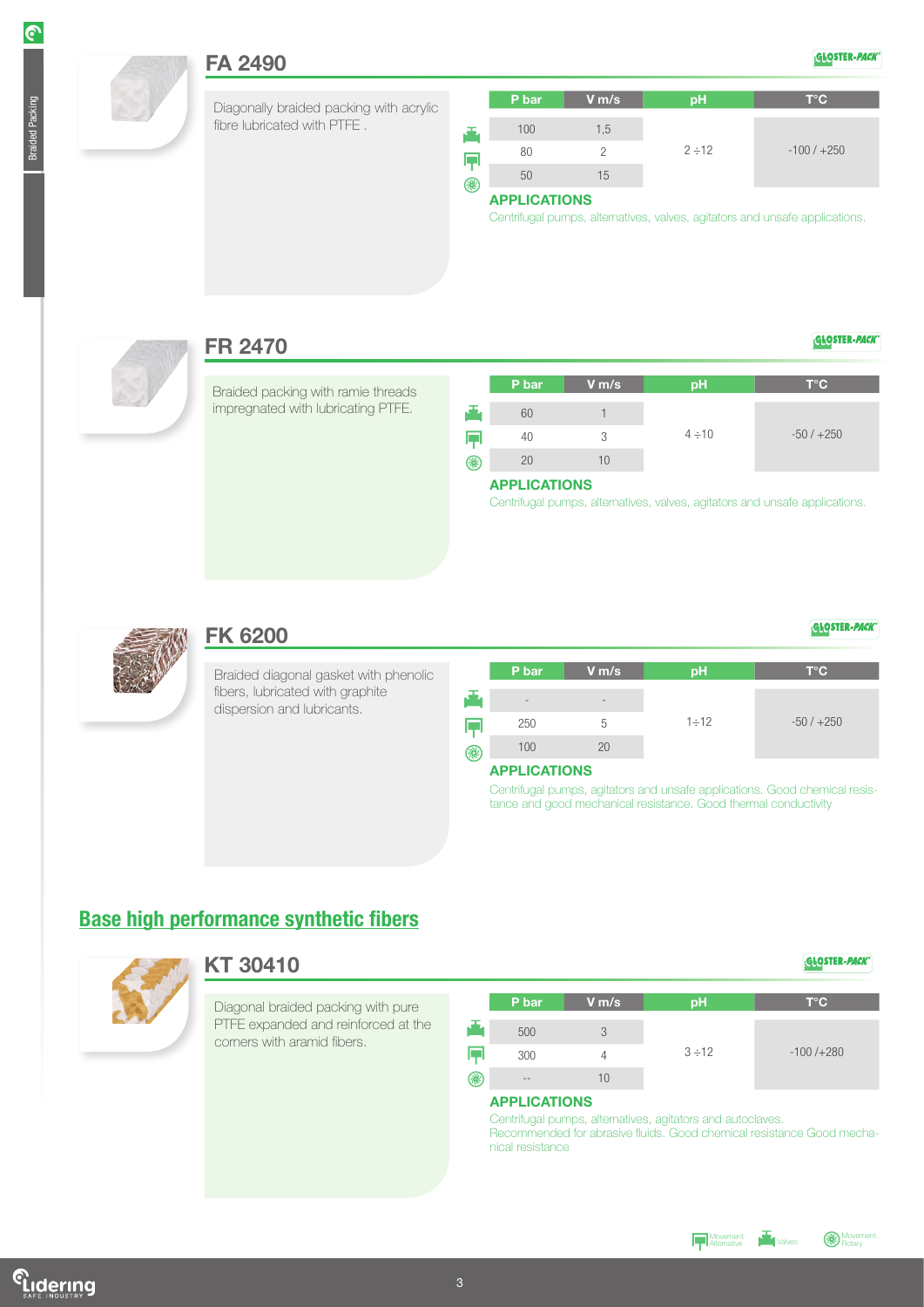![](_page_4_Picture_0.jpeg)

### KT 30810

Braided packing diagonally, in the center with expanded PTFE, graphite and GFO® fibers and in the corners reinforced with aramid fibers.

|    | P bar | $V$ m/s | рH          | $T^{\circ}C$  |
|----|-------|---------|-------------|---------------|
| ▲  | 350   |         |             |               |
|    | 250   |         | $3 \div 12$ | $-100/ + 280$ |
| (K | 70    | 25      |             |               |

### APPLICATIONS

Alternative pumps, agitators. Recommended for abrasive fluids. Good chemical resistance, thermal conductivity. Good mechanical resistance Good performance in applications with high pressures and speeds.

![](_page_4_Picture_6.jpeg)

### KT 30820

Diagonal braided packing, in the center with expanded PTFE with high strength fibers. Reinforced in the corners with aramid thread. Compatible with KT 30810.

|   | P bar | $V$ m/s | pH          | T°C          |
|---|-------|---------|-------------|--------------|
|   | 350   |         |             |              |
|   | 250   |         | $3 \div 12$ | $-100/ +280$ |
| œ |       | 25      |             |              |

#### APPLICATIONS

Alternative pumps, agitators. Recommended for abrasive fluids. Good chemical resistance, thermal conductivity. Good mechanical resistance Good performance in applications with high pressures and speeds.

![](_page_4_Picture_12.jpeg)

### KV 30010

Braided packing with aramid fiber yarns, lubricated with PTFE and lubricants.

|   | P bar | $V$ m/s | pH          | $T^{\circ}C$ |
|---|-------|---------|-------------|--------------|
|   | 250   | 1,5     |             |              |
|   | 200   | 10      | $3 \div 12$ | $-100/ +280$ |
| 化 | 80    | 25      |             |              |

#### APPLICATIONS

Centrifugal pumps, alternatives, valves, agitators and autoclaves. Recommended for abrasive fluids and low speed. Excellent mechanical resistance The shafts have to be prepared for wear.

![](_page_4_Picture_18.jpeg)

### HA 30000

Braided packing with para-aramid fibers with PTFE dispersion and lubricants.

|   | P bar         | $V$ m/s | pH          | T°C         |
|---|---------------|---------|-------------|-------------|
|   | $- -$         | $- -$   |             |             |
|   | 300           | 8       | $2 \div 12$ | $-100/+250$ |
| ֎ | 50            | 30      |             |             |
|   | ------------- |         |             |             |

#### APPLICATIONS

Centrifugal pumps, agitators and applications with abrasive products and high speeds. Good mechanical resistance

GLOSTER-PACK

GLOSTER-PACK

GLOSTER-PACK

![](_page_4_Picture_25.jpeg)

![](_page_4_Picture_27.jpeg)

**R**O Movern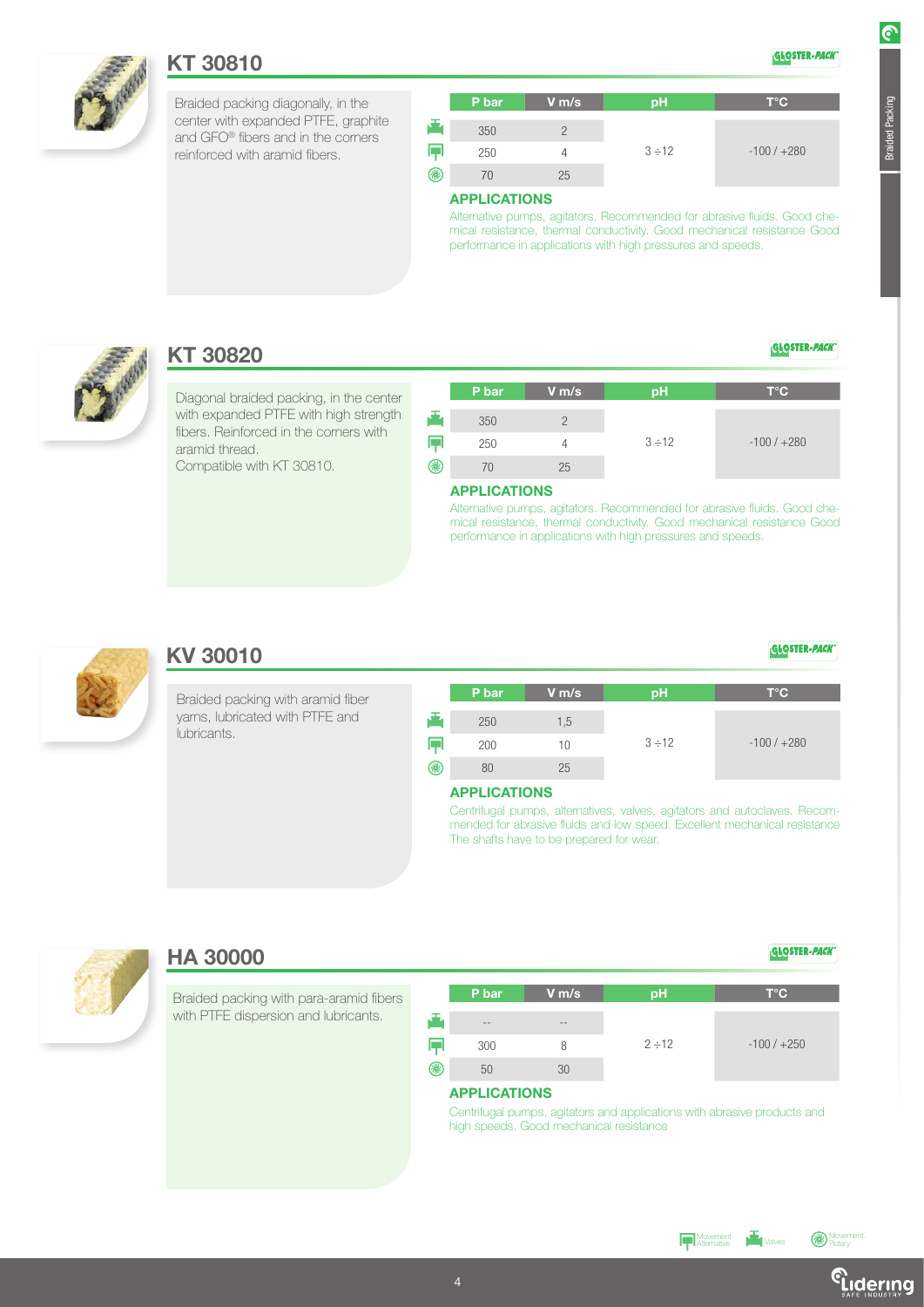### TG 4360

Packing manufactured with continuous aramid fiber is hardly flammable and thermostable. Each fiber is impregnated with PTFE dispersion and silicone-free inert lubricants.

|                | P bar         | $V$ m/s | pH          | $T^{\circ}$ C |
|----------------|---------------|---------|-------------|---------------|
| 畵              | $- -$         | $= -$   |             |               |
|                | 250           | 3       | $0 \div 14$ | $-100/ + 280$ |
| $^{\circledR}$ | 50            | 30      |             |               |
|                | ------------- |         |             |               |

GLOSTER-PACK

GLOSTER-PACK

GLOSTER-PACK

#### APPLICATIONS

Centrifugal pumps, alternatives, agitators. It allows to be used for multiple applications, simplifying the use of different references. Good chemical resistance and thermal conductivity. Indicated in high speed applications.

![](_page_5_Picture_7.jpeg)

### TG 4370

Diagonally braided expanded PTFE packing impregnated with graphite.

|    | P bar | $V$ m/s | pH          | $T^{\circ}C$ |
|----|-------|---------|-------------|--------------|
|    | 300   | 1,5     |             |              |
|    | 200   |         | $0 \div 14$ | $-100/ +280$ |
| (Z | 50    | 25      |             |              |

#### APPLICATIONS

Centrifugal pumps, alternating pumps and agitators. Can be used in multiple applications, to simplify the use of different product references. Good chemical resistance and thermal conductivity. Indicated in high speed applications.

![](_page_5_Picture_13.jpeg)

### TS 4050

Diaphragm braided packing of pure expanded PTFE, without lubricating.

![](_page_5_Picture_16.jpeg)

#### APPLICATIONS

Valves, mixers. Very good chemical and mechanical resistance.

![](_page_5_Picture_19.jpeg)

### TL 4050

Diagonal braided packing of expanded pure PTFE, impregnated with lubricants and dispersion of PTFE.

|   | P bar | $V$ m/s | pH          | T°C          |
|---|-------|---------|-------------|--------------|
|   |       |         |             |              |
|   | 20    |         |             |              |
|   | 100   |         | $0 \div 14$ | $-100/ +280$ |
| ֎ | 50    |         |             |              |

#### APPLICATIONS

Centrifugal pumps, alternatives and valves. Very good chemical and mechanical resistance. Chemical and pharmaceutical industry.

![](_page_5_Figure_25.jpeg)

![](_page_5_Picture_26.jpeg)

GLOSTER-PACK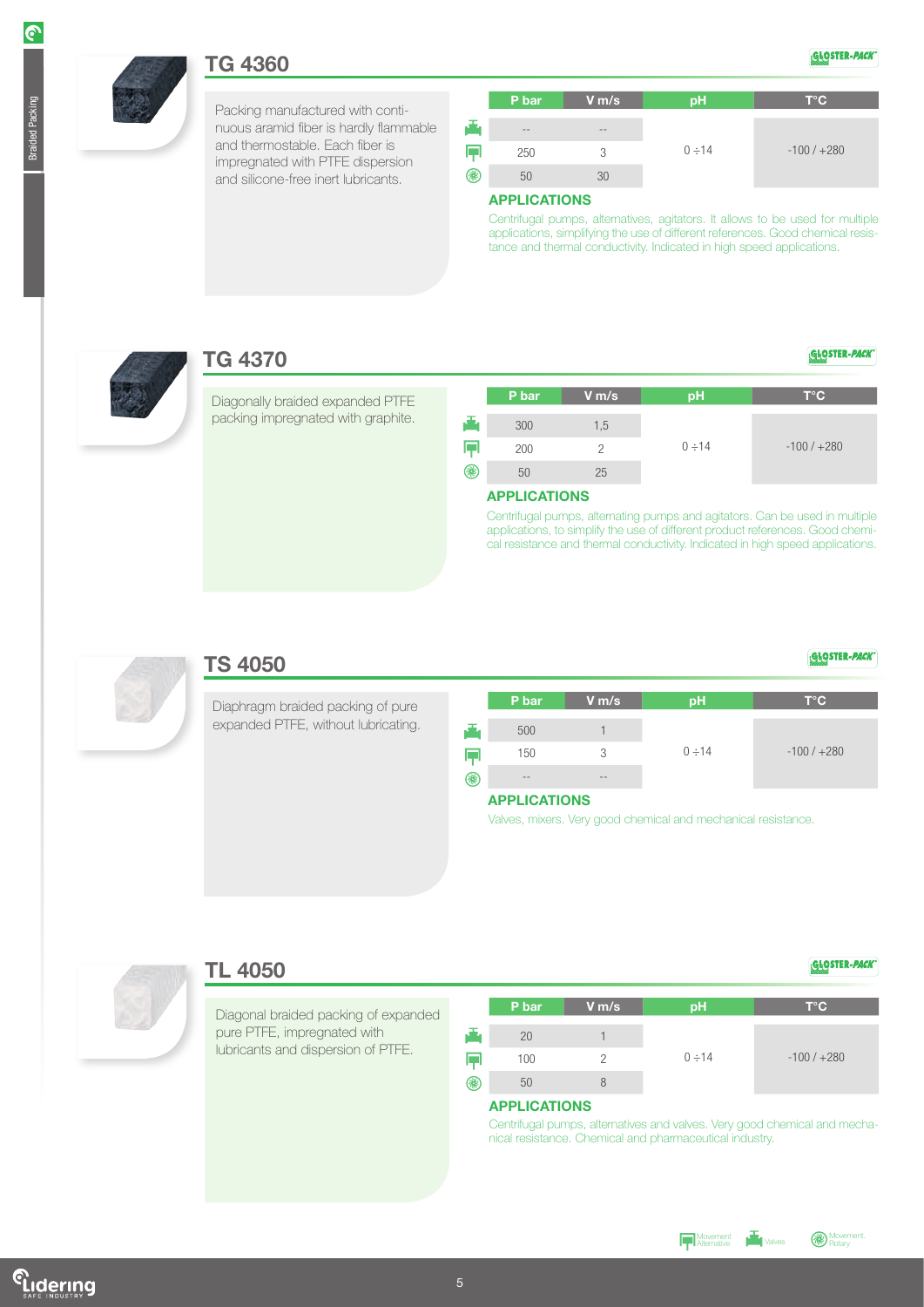### Base fiberglass

![](_page_6_Picture_1.jpeg)

#### HV 9100

"E" fibreglass base impregnated with PTFE and graphite.

|   | P bar | $V$ m/s | pH          | $T^{\circ}C$ |
|---|-------|---------|-------------|--------------|
| Ā | 250   | 3       | $3 \div 12$ | $-550$       |

### APPLICATIONS

For use in hatches, inspection chambers and in the presence of vapours, gases, oils, acids and alkaline substances.

### HV 9200

Braided packing made from fibreglass impregnated with PTFE dispersion.

|        | P bar | $V$ m/s | pH          | $T^{\circ}C$ |
|--------|-------|---------|-------------|--------------|
| 谨<br>֎ | 250   |         | $2 \div 12$ | $-260$       |

#### APPLICATIONS

For general use in the presence of water, vapour, oil, solvents and chemicals.

### **Accessories**

We have tools to extract and remove the packing residues of the press-tops.

![](_page_6_Picture_15.jpeg)

#### **Extractors**

Flexible tools with corkscrew in the tip that have the purpose of extracting and removing the rests of estopada from the press-tops of pumps and valves.

- F1. Length 190 mm. Braid sections > 4x 4. Replacement tip C1.
- F2. Length 280 mm. Braid sections > 8x 8. Replacement tip C2.
- F3. Length 370 mm. Braid sections > 12x12. Replacement tip C3.
- F4. Length 482 mm. Braid sections > 16x16. Without replacement, fixed tip.
- Cutting machines. Machines to cut packings at 45° or straight cut.
- Guillotine machine.
- Machine with knife.

Movement<br>Alternative

GLOSTER-PACK

GLOSTER-PACK

Braided Packing

*Movement.*<br>Rotary